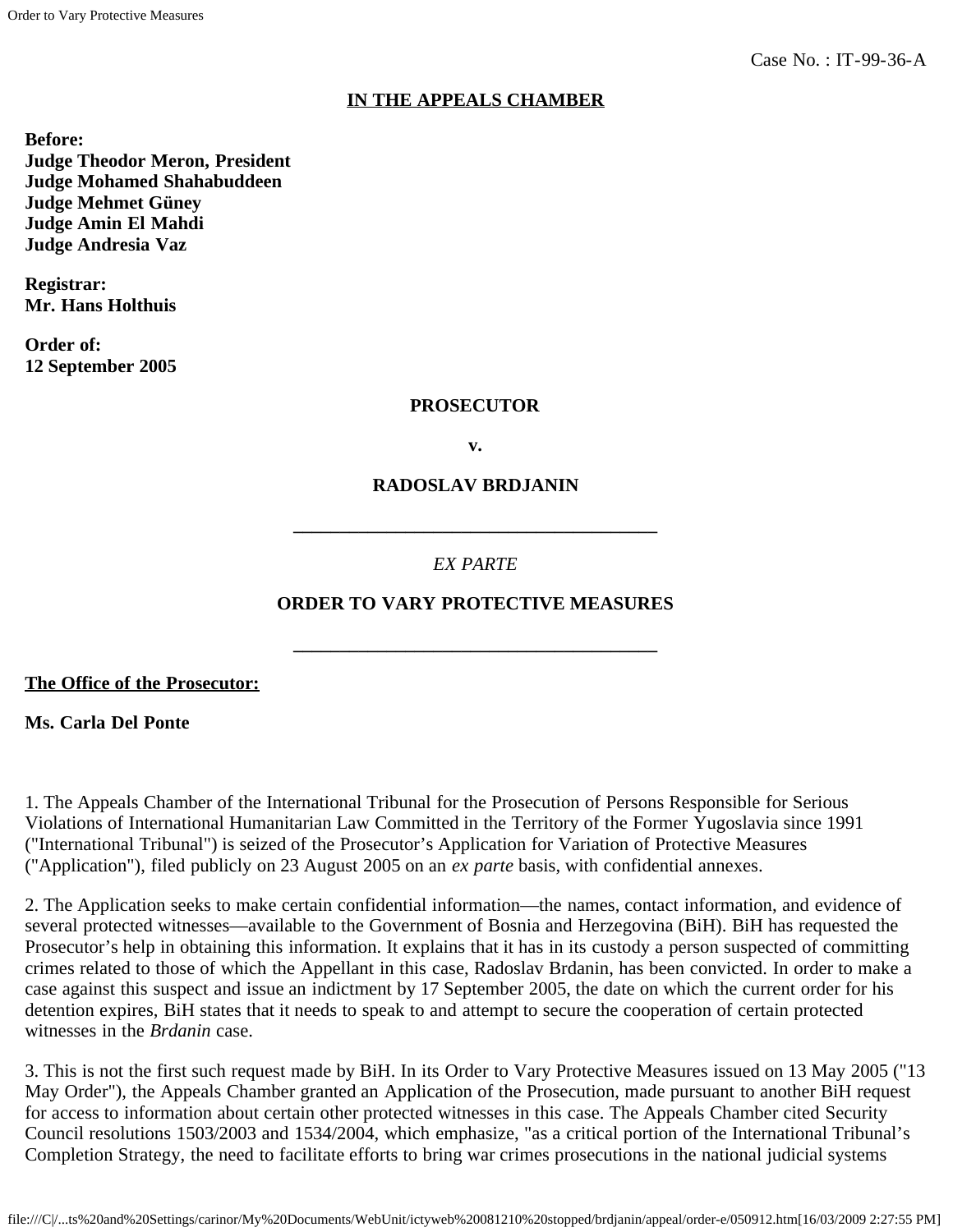within the Former Yugoslavia." It also relied on its "inherent authority, as the Chamber currently seized of proceedings in this case, to modify orders entered earlier in these proceedings, including those issued pursuant to Rule 75(A) of the Rules of Procedure and Evidence (Rules)".

3. The 13 May Order was issued only after the Victims and Witnesses Section of the International Tribunal ("VWS") contacted the protected witnesses in question and ensured their consent to the release of the information. Moreover, the Order made release of the information contingent on the BiH authorities submitting written assurances that they would maintain the confidentiality of the materials and would adopt measures necessary to protect the witnesses. And, rather than merely relying on this BiH assurance, the Appeals Chamber ordered the BiH authorities to comply with these confidentiality measures upon receipt of the information, citing the obligations of member states of the United Nations, under Article 29 of the Statute of the International Tribunal, to comply with orders issued by this Tribunal.

4. The Appeals Chamber considers that the same principles apply to the current request, which simply concerns different protected witnesses and a different suspect in custody. Here, however, the Prosecution has facilitated the faster disposition of the matter in two respects. First, it has already obtained written assurances from the Chief Prosecutor and Minister of Justice of BiH to respect the protective measures ordered in this case, including any orders issued by the Appeals Chamber, to maintain the confidentiality of witnesses, and to ensure their safety and security. Second, it has already obtained the consent of two out of the three relevant protected witnesses in the *Brdanin* case. As to the third, who unlike the others is no longer acting as a witness in any pending trial, the Prosecution requests that VWS be asked to contacted the witness.

5. The Appeals Chamber considers that in light of these developments, and for the reasons further explained in the 13 May Order, it is now appropriate to transfer the relevant information and evidence to the BiH government with respect to those witnesses who have already given their consent.

#### **Disposition**

The Appeals Chamber hereby **GRANTS** the Prosecutor's Application and **VARIES** the protective measures concerning the protected witnesses in the *Brdanin* case identified in Confidential Annex B to the Application, as follows:

- 1. The Prosecution may immediately release to BiH authorities the names, contact information, and evidence of the protected witnesses in the *Brdanin* case whose consent it has obtained;
- 2. The Registry is directed to contact the last witness identified in Confidential Annex B in order to seek his or her consent, ensuring that the witness is informed of the circumstances in a manner similar to that outlined by the Prosecution in Annex C to the Application, and to communicate such consent or lack thereof promptly to the Prosecution;
- 3. If such consent is given by the last witness, the Prosecution may release the name, contact information, and evidence of that witness to the BiH authorities; and
- 4. The Government of Bosnia and Herzegovina is ordered to honor the commitments it has made in its written assurances to the International Tribunal, and to comply, upon release of the requested material to it, with the following conditions:
	- a. The information disclosed will be treated as confidential, and will be released to no one except members of the Special Department for War Crimes and the courts of Bosnia and Herzegovina as necessary for the purposes of proceedings involving the suspect currently in BiH custody, and to that suspect and his counsel as specified in paragraph (b) below;
	- b. The information disclosed will not be released to the suspect and/or his counsel unless the BiH Prosecutor obtains assurances according to relevant BiH law that the suspect and counsel will strictly maintain the confidentiality of the information; and